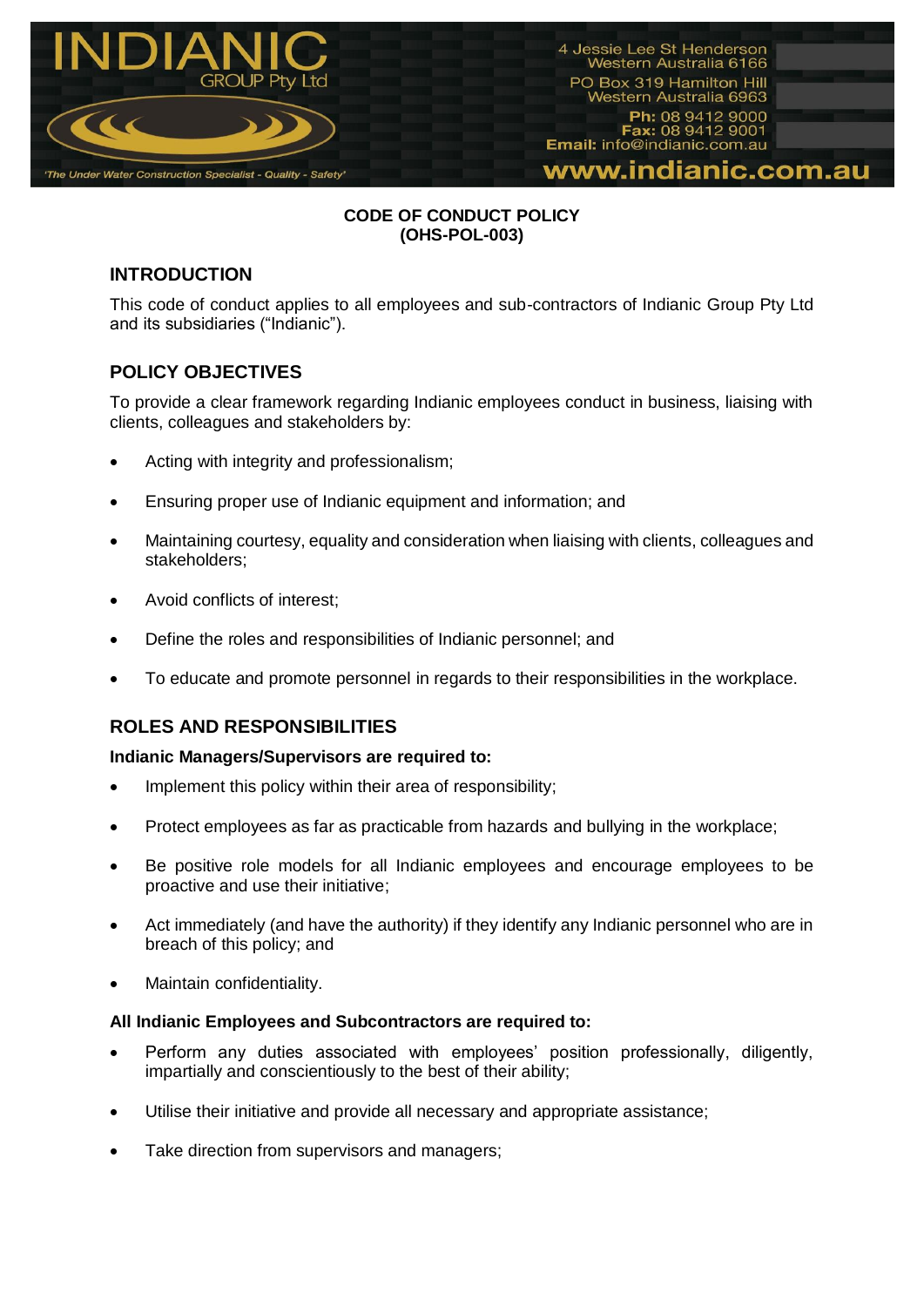### **CODE OF CONDUCT POLICY (OHS-POL-003)**

- Comply with Indianic procedures, policies, instructions and lawful directions as per this code of conduct and the spirit it was written in (if reasonable and legal) Comply with Indianic procedures, policies, instructions and lawful directions as per this code of conduct and the spirit it was written in (if reasonable and legal);
- Discuss with their manager/supervisor concerns regarding the workplace, another employee/subcontractor and/or any issues which may affect their work performance;
- Promote the interests of Indianic and conduct work in a manner which enhances Indianic's reputation;
- Utilise Indianic infrastructure and resources appropriately and when approved to do so;
- Abide by applicable laws, regulations and company/site policies;
- Maintain confidentiality with regards to Indianic information (do not disclose information unless approved to do so by management) and the privacy of individuals; and
- Shall NOT provide false or misleading information.

## **DISCRIMINATION, VIOLENCE, AGGRESSION AND BULLYING**

Indianic management view discrimination, violence, aggression and bullying as inappropriate behaviour in the workplace whether by an employer, employee, client and/or other source. All identified incidents and reports of such behaviour will be taken extremely seriously and investigated as per any other workplace hazard in accordance with the *Occupational Safety and Health Act 1984* and the *Western Australian Code of Practice Violence, Aggression and Bullying at Work 2010* and relevant legislation.

*Discrimination:* Incidents whereby an employer or employee takes adverse action against another colleague, employee or client because of the person's race, gender, colour, age, sexual preference, physical or mental disability, marital status, religion, pregnancy, political opinion, etc. Examples include intimidation, humiliation, harassment and threats.

*Violence and Aggression:* Incidents and/or actions which have the potential to cause physical and/or psychological harm to another person. Examples include threatening behaviour and physical attack.

*Bullying:* Inappropriate repetitive behaviour directed towards an individual or group of people which pose(s) a risk to the individual's physical and/or psychological health and safety. Examples include intimidation, humiliation, sexual harassment, threats (physical and psychological) and inappropriate comments etc.

Such inappropriate behaviour can quickly escalate and lead to serious consequences and therefore is not tolerated by Indianic. Depending on the situation ramifications of such behaviour may lead to warnings, counseling, demotion, dismissal and/or criminal charges.

All employees are encouraged to report such behaviour (**Note**: Victimisation against employees who report incidents will not be tolerated) to Human Resources Officer. **Note**: confidentiality will be maintained at all times.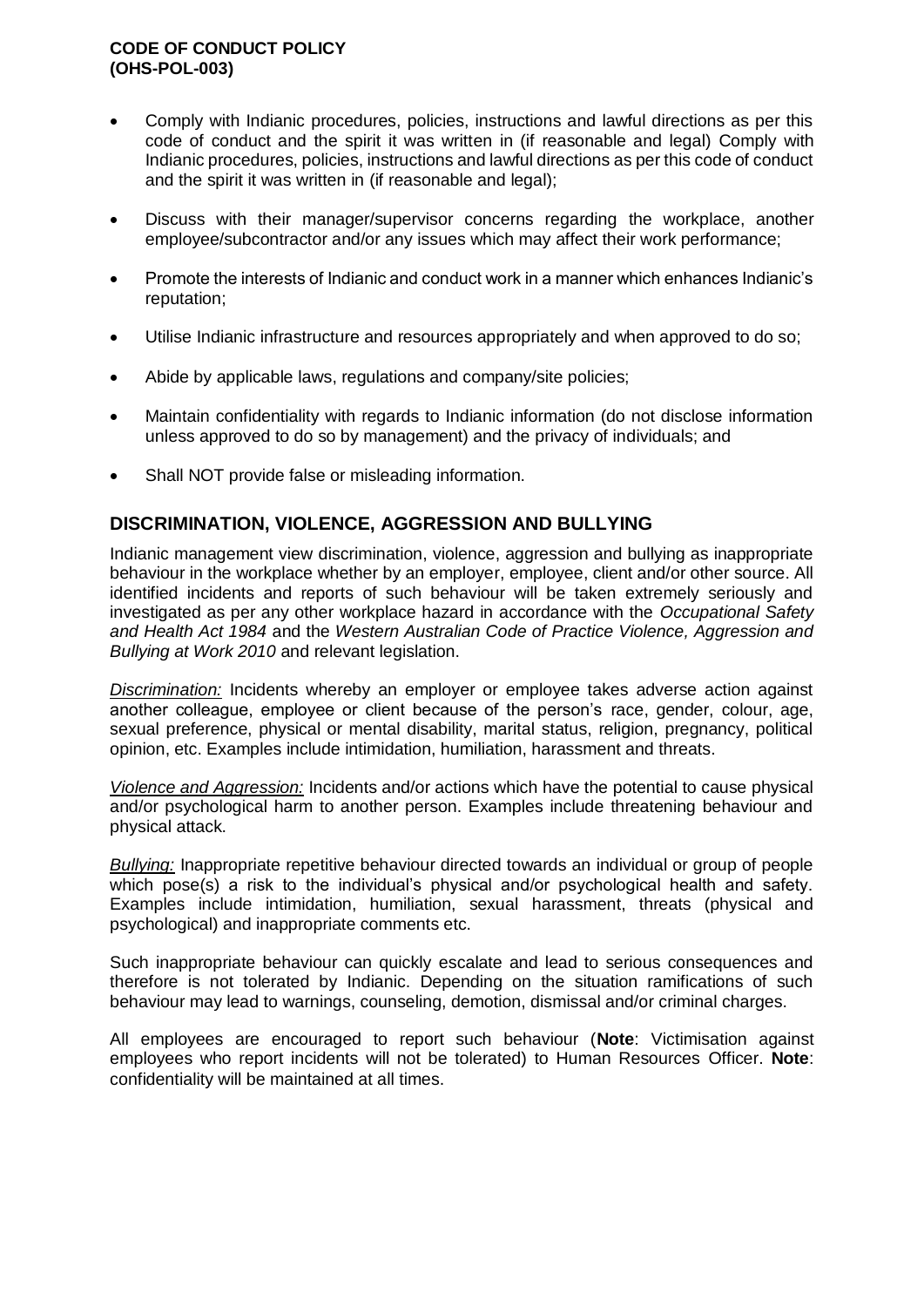# **CONFLICT OF INTEREST**

Working for another organisation or conducting a business is not permitted without permission from the Operations Manager. All reasonable effort must be made to advise Indianic operations manager and administration at least two weeks prior to leaving a long term job and 48 hours for all other jobs.

Employees must avoid personal, financial or other interests which may conflict with their responsibilities to Indianic. Such conflicts must be disclosed to the operations manager immediately.

# **CONFIDENTIALITY**

Employees must not use or disclose any information obtained through their employment with Indianic, other than required to complete their duties/responsibilities (i.e. information shall not be used to gain financial reward or other benefit or to take advantage of Indianic or an individual).

# **COMPANY PROPERTY**

All Indianic property, funds, facilities and services shall be utilised for approved purposes only.

Indianic property and equipment shall not be removed from Indianic premises without permission.

Any intellectual property created by an Indianic employee shall remain the property of Indianic.

# **MEDIA RELEASES**

All media releases shall be conducted by the operations manager or as delegated.

# **COMPLIANCE**

Employees must be aware of and comply with Indianic policies, procedures, instructions (if reasonable and legal) and relevant legislation.

Indianic view any non-compliance with this policy (and any other company policy) as a serious breach.

# **BREACHES OF THE INDIANIC CODE OF CONDUCT**

Employees must comply with the code of conduct and immediately report any breaches (known or suspected) to their manager.

Employees who report breaches in good faith according the procedure below shall not be disadvantaged and all reports shall remain confidential.

An alleged breach should be in writing to the employee's immediate supervisor (or senior manager if supervisor may be implicated) and contain but not be limited to the following details:

- Date and time of breach;
- Nature of alleged breach; and